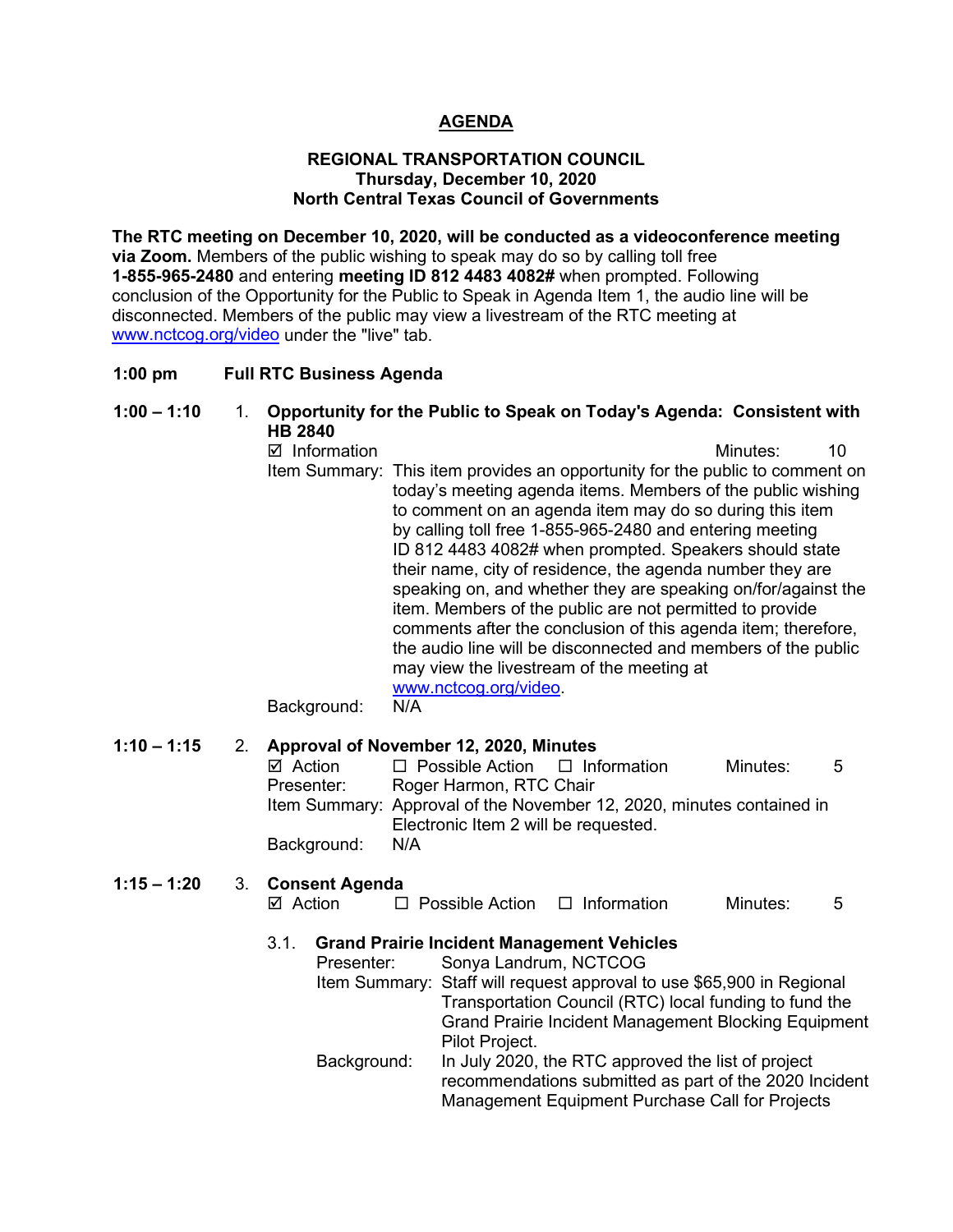(CFP). In support of the North Central Texas Council of Governments Traffic Incident Management Training Program, funding was made available for the purchase of equipment and technology to be used to mitigate traffic incidents in the North Central Texas Nonattainment Area. A component of the CFP included the opportunity to participate in a special pilot project to purchase equipment used to provide blockage during incident response (e.g., crash barriers, attenuators, etc.). Due to Buy America compliancy restrictions associated with Federal Highway Administration funding, projects selected under the special pilot project were approved to be funded with Regional Toll Revenue (RTR) funding. Due to unforeseen timing constraints associated with the City of Grand Prairie accessing the RTR funding, staff is requesting to fund the Grand Prairie Pilot Project with RTC local funds. Additional information on this funding source request is provided in Electronic Item 3.1.

Performance Measure(s) Addressed: Safety

#### **1:20 – 1:35** 4. **Orientation to Agenda/Director of Transportation Report**

 $\Box$  Action  $\Box$  Possible Action  $\Box$  Information Minutes: 15 Presenter: Michael Morris, NCTCOG

- 1. Moment of Silence for Rockwall County Commissioner David Magness
- 2. Air North Texas Partner Awards (Whitney Vandiver)
- 3. Correspondence Regarding Comments on the Mid-Year Fiscal Year 2021 Unified Transportation Program
- 4. Follow-Up Correspondence to the Texas Transportation Commission on the Six-Point Partnership Program
- 5. Regional Transportation Council (RTC) Legislative Position Follow Up:
	- Marketing Version Being Finalized
	- RTC Member/Legislature Member Mapping Table Being **Transmitted**
	- Several Legislators Engaging with North Central Texas Council of Governments Staff
- 6. 2021 RTC Meeting Schedule (Electronic Item 4.1)
- 7. Changing Mobility: Data, Insights, and Delivering Innovative Projects During COVID Recovery (Electronic Item 4.2) [\(www.nctcog.org/pm/covid-19\)](http://www.nctcog.org/pm/covid-19)
- 8. Dallas-Fort Worth Clean Cities Upcoming Events [\(https://www.dfwcleancities.org/dfw-clean-cities-meetings\)](https://www.dfwcleancities.org/dfw-clean-cities-meetings)
- 9. Air Quality Funding Opportunities for Vehicles [\(https://www.nctcog.org/trans/quality/air/funding-and](https://www.nctcog.org/trans/quality/air/funding-and-resources/fundingvehicle)[resources/fundingvehicle\)](https://www.nctcog.org/trans/quality/air/funding-and-resources/fundingvehicle)
- 10. Status of the Texas Volkswagen Environmental Mitigation Program Funding Programs (Electronic Item 4.3)
- 11. October Public Input Opportunity Minutes-Additional Comments (Electronic Item 4.4)
- 12. November Online Input Opportunity Minutes (Electronic Item 4.5)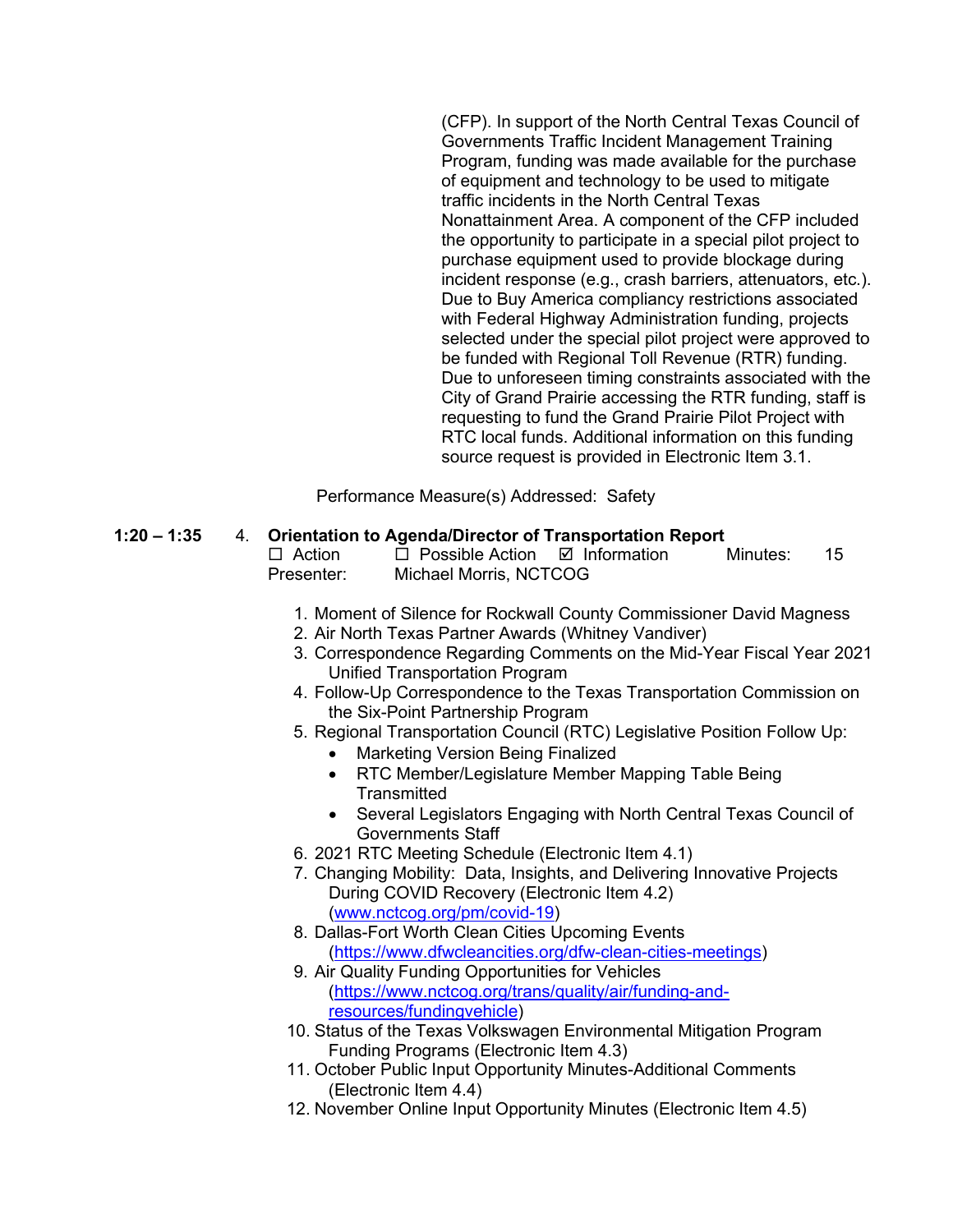- 13. December Online Input Opportunity Notice (Electronic Item 4.6)
- 14. Public Comments Report (Electronic Item 4.7)
- 15. Recent Correspondence (Electronic Item 4.8)
- 16. Recent News Articles (Electronic Item 4.9)
- 17. Recent Press Releases (Electronic Item 4.10)

#### **1:35 – 1:45** 5. **Federal Highway Administration – Pavement/Bridge Condition Target Reaffirmation or Revisions**

 $\boxtimes$  Action  $\Box$  Possible Action  $\Box$  Information Minutes: 10 Presenter: Jeff Neal, NCTCOG Item Summary: Staff will request approval by the Regional Transportation Council (RTC) to reaffirm support for adjusted statewide pavement and bridge condition (PM2) targets on National Highway System (NHS) facilities, as established by the Texas Department of Transportation (TxDOT) in accordance with Fixing America's Surface Transportation (FAST) Act rulemaking for federally required performance measures. Background: Subsequent to its execution in December 2015, FAST Act rulemaking requires certain performance measures, including pavement and bridge condition ratings for designated NHS facilities, be addressed in the long-range metropolitan transportation planning process. In 2018, the RTC affirmed regional support for TxDOT's statewide 2022 good and poor condition pavement and bridge (PM2) targets, and it also agreed to collaborate with TxDOT and local governments on project planning and programming that would contribute toward accomplishment of NHS pavement and bridge performance goals.

> The rulemaking established an October 1, 2020, deadline for State Departments of Transportation (DOTs) to consider midrange adjustments to statewide 2022 pavement and bridge targets as they each submit a Mid-Performance (MPP) Progress Report to the Federal Highway Administration (FHWA). TxDOT adjusted five of the six PM2 targets according to their submittal, and as a result, Texas Metropolitan Planning Organizations (MPOs) have a new 180-day window to report whether they will affirm support for the adjusted targets or establish their own quantifiable regional targets. Considering received public/agency feedback, analysis of observed regional and statewide performance trends, and potential effects on project development and implementation, staff recommends reaffirmation of support for TxDOT's adjusted statewide PM2 targets, as well as consensus for ongoing collaborative activities with partners that would further contribute toward accomplishment of NHS pavement and bridge performance goals. Electronic Item 5 includes PM 2 information and proposed RTC action

Performance Measure(s) Addressed: Administrative, Roadway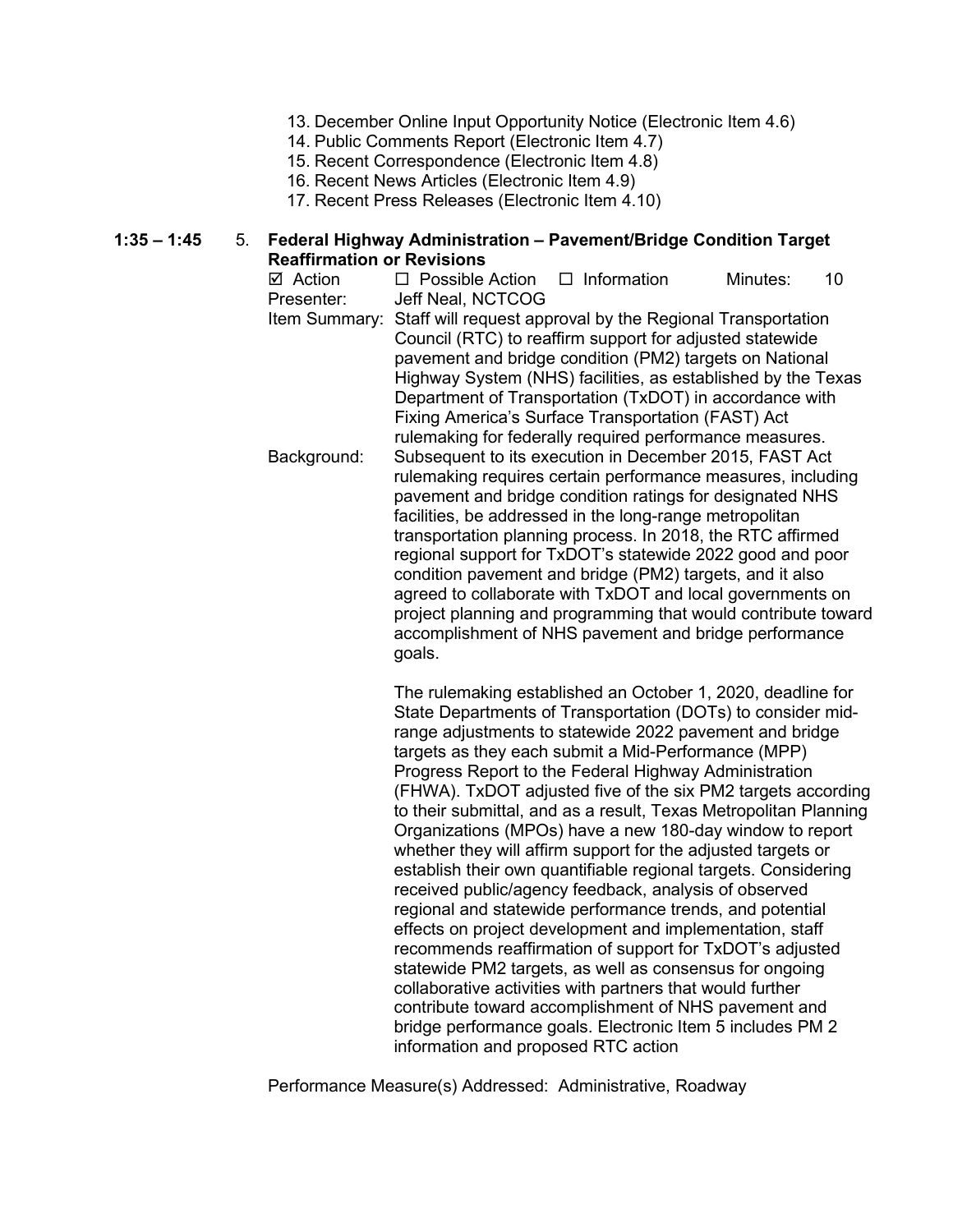# **1:45 – 1:55** 6. **2020 Metropolitan Planning Organization Milestone Policy Implementation (Round 2)**

 $\Box$  Action  $\Box$  Possible Action  $\Box$  Information Minutes: 10 Presenter: Christie Gotti, NCTCOG Item Summary: Staff will brief the Council on the next steps for implementing the second round of the Metropolitan Planning Organization (MPO) Milestone Policy. Background: The MPO Milestone Policy was adopted by the Regional Transportation Council (RTC) to ensure that projects that have been funded are being implemented in a timely manner and funding is available for other projects in the region. The first MPO Milestone Policy implementation resulted in 51 of the 57 projects on the list advancing to construction. Since then, a second round of projects have been identified by staff as Milestone Policy projects. These projects were funded between 2006 and 2010 and have not begun construction. Letters were sent to all agencies with a project on the Milestone Policy List notifying them of the action needed to ensure that these projects remain funded. As with the first set of Milestone Policy projects, agencies were asked to review their projects and provide: 1) a realistic, achievable project schedule, 2) a new policy board action that reconfirms the agency's commitment to the project, and 3) a demonstration of the availability of local matching funds. Staff has reviewed the responses and the draft list of proposed recommendations for these projects can be found in Electronic Item 6.1. Details on the MPO Milestone Policy can be found in Electronic Item 6.2.

Performance Measure(s) Addressed: Roadway, Transit

**1:55 – 2:05** 7. **End of Ozone Season, Compliance with Federal Requirements, and Future Outlook**

|        | Minutes:                                                         | 10                                                                                                                                                                                                                                                                                                                                                                                                                                                                                                                                                                                           |
|--------|------------------------------------------------------------------|----------------------------------------------------------------------------------------------------------------------------------------------------------------------------------------------------------------------------------------------------------------------------------------------------------------------------------------------------------------------------------------------------------------------------------------------------------------------------------------------------------------------------------------------------------------------------------------------|
|        |                                                                  |                                                                                                                                                                                                                                                                                                                                                                                                                                                                                                                                                                                              |
|        |                                                                  |                                                                                                                                                                                                                                                                                                                                                                                                                                                                                                                                                                                              |
|        |                                                                  |                                                                                                                                                                                                                                                                                                                                                                                                                                                                                                                                                                                              |
|        |                                                                  |                                                                                                                                                                                                                                                                                                                                                                                                                                                                                                                                                                                              |
|        |                                                                  |                                                                                                                                                                                                                                                                                                                                                                                                                                                                                                                                                                                              |
|        |                                                                  |                                                                                                                                                                                                                                                                                                                                                                                                                                                                                                                                                                                              |
|        |                                                                  |                                                                                                                                                                                                                                                                                                                                                                                                                                                                                                                                                                                              |
|        |                                                                  |                                                                                                                                                                                                                                                                                                                                                                                                                                                                                                                                                                                              |
|        |                                                                  |                                                                                                                                                                                                                                                                                                                                                                                                                                                                                                                                                                                              |
|        |                                                                  |                                                                                                                                                                                                                                                                                                                                                                                                                                                                                                                                                                                              |
| areas. |                                                                  |                                                                                                                                                                                                                                                                                                                                                                                                                                                                                                                                                                                              |
|        |                                                                  |                                                                                                                                                                                                                                                                                                                                                                                                                                                                                                                                                                                              |
|        | $\Box$ Possible Action $\Box$ Information<br>Chris Klaus, NCTCOG | Item Summary: Staff will provide a summary of the 2020 ozone season activity<br>and other air quality updates for the Dallas-Fort Worth (DFW)<br>region. The ozone season is from March 1 to November 30.<br>The end of November concluded another ozone season for the<br>DFW region. The region continues to work towards compliance<br>for ozone National Ambient Air Quality Standards (NAAQS).<br>Staff has been tracking the exceedance days at each monitor<br>and will provide a summary of the 2020 ozone season data for<br>the North Central Texas 9- and 10-county nonattainment |

As a reminder, the region remains in nonattainment for both the 2015 and 2008 NAAQS for ozone. The attainment dates for both standards are in 2021 and rely on ozone data from 2018,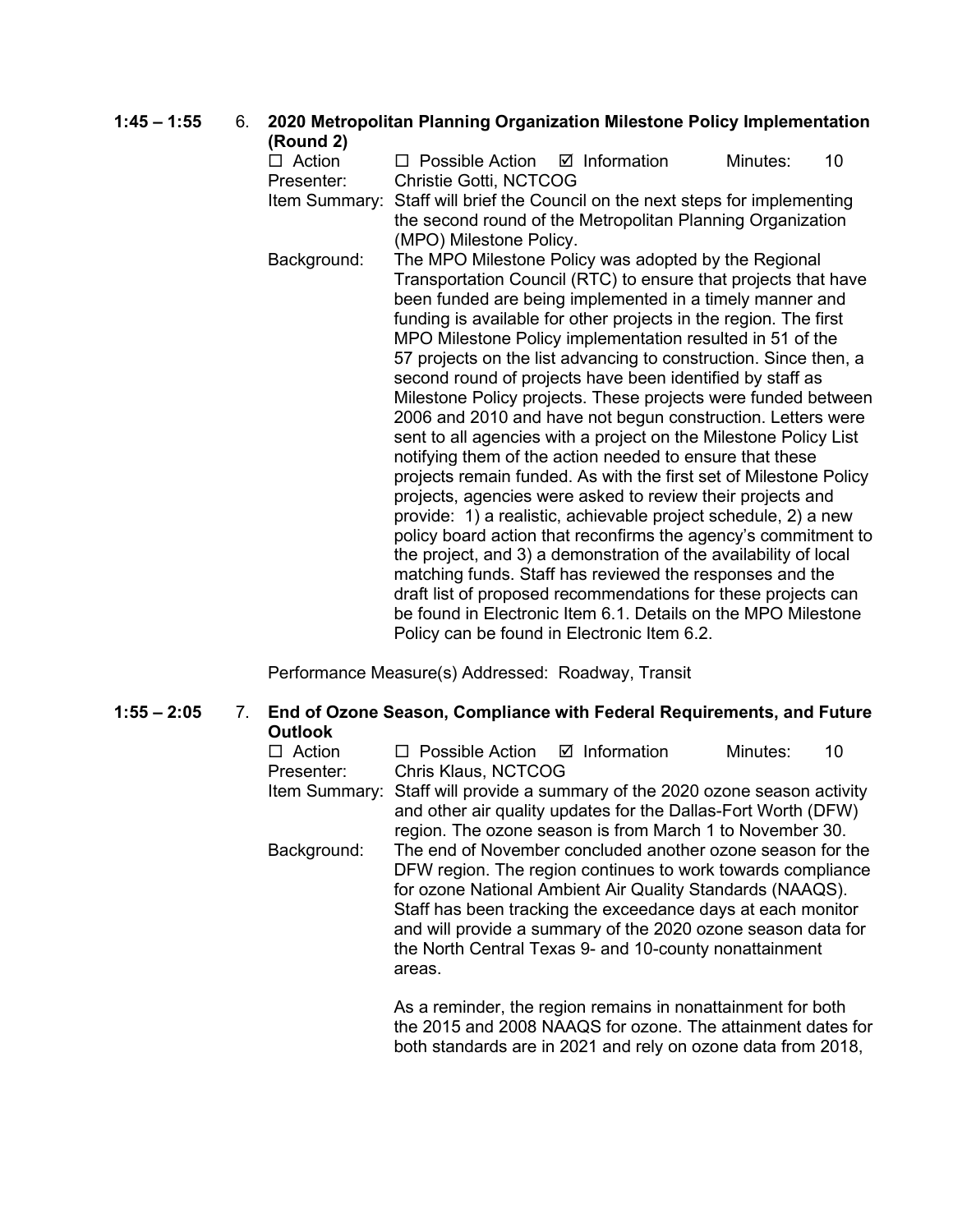2019, and 2020. Staff will discuss outcomes related to the standards, and current and future analyses relating impacts on air quality. For further information see Electronic Item 7.

Performance Measure(s) Addressed: Air Quality

#### **2:05 – 2:15** 8. **Overview of Next Steps Involving the Travel Demand Management Program**

| $\Box$ Action | $\Box$ Possible Action $\Box$ Information                        |  | Minutes: | 10 |
|---------------|------------------------------------------------------------------|--|----------|----|
| Presenter:    | Sonya Landrum, NCTCOG                                            |  |          |    |
| Item Summary: | Staff will introduce the development of a Regional               |  |          |    |
|               | Transportation Council resolution that supports establishing a   |  |          |    |
|               | regional trip reduction goal that aims to reduce single          |  |          |    |
|               | occupancy vehicle commute trips through increased                |  |          |    |
|               | implementation of Travel Demand Management strategies.           |  |          |    |
| Background:   | As a result of changes in traffic and commute patterns           |  |          |    |
|               | experienced during the COVID-19 pandemic, the North Central      |  |          |    |
|               | Texas region recorded a decrease in traffic congestion and a     |  |          |    |
|               | small improvement in our region's air quality. In an effort to   |  |          |    |
|               | sustain the positive impacts of the traffic and commute pattern  |  |          |    |
|               | changes post COVID-19, staff is exploring opportunities to       |  |          |    |
|               | retain benefits associated with the current commuter behavior.   |  |          |    |
|               | Trip reduction strategies such as carpooling, vanpooling,        |  |          |    |
|               | biking, walking, taking transit, teleworking, and flexible work  |  |          |    |
|               | schedules reduce the number of vehicles that travel on           |  |          |    |
|               | roadways, assist in improving air quality, and reduce peak-      |  |          |    |
|               | period travel by shifting drive-alone travel to other modes or   |  |          |    |
|               | technologies. Urban lifestyle is a critical factor to consider   |  |          |    |
|               | when proposing changes to commuter habits. Because               |  |          |    |
|               | successful trip reduction programs require strong public         |  |          |    |
|               | support, promotion, and participation, staff wishes to engage in |  |          |    |
|               | a dialog regarding the tradeoffs associated with the Travel      |  |          |    |
|               | Demand Management Program.                                       |  |          |    |

Performance Measure(s) Addressed: Air Quality

| $2:15 - 2:20$ | 9. |               | Update on Air Quality Initiatives - Electric Vehicles and Energy Reporting                                                                                                                                                                                                                                           |                         |          |   |
|---------------|----|---------------|----------------------------------------------------------------------------------------------------------------------------------------------------------------------------------------------------------------------------------------------------------------------------------------------------------------------|-------------------------|----------|---|
|               |    | $\Box$ Action | $\Box$ Possible Action                                                                                                                                                                                                                                                                                               | $\boxtimes$ Information | Minutes: | 5 |
|               |    | Presenter:    | Lori Clark, NCTCOG                                                                                                                                                                                                                                                                                                   |                         |          |   |
|               |    |               | Item Summary: Staff will give a brief overview of local electric vehicle (EV)                                                                                                                                                                                                                                        |                         |          |   |
|               |    |               | initiatives, including local trends, project highlights, and                                                                                                                                                                                                                                                         |                         |          |   |
|               |    |               | National Drive Electric Week activities. Efforts to increase local<br>responses to required local government energy reporting will                                                                                                                                                                                   |                         |          |   |
|               |    |               | also be highlighted, along with energy management resources.                                                                                                                                                                                                                                                         |                         |          |   |
|               |    | Background:   | The North Central Texas Council of Governments (NCTCOG)<br>continues to encourage EV adoption as a strategy to improve                                                                                                                                                                                               |                         |          |   |
|               |    |               | local air quality by reducing transportation system emissions.<br>Adoption of this technology continues to grow in the region<br>across both light-duty consumer markets, and also heavier<br>fleet vehicles. Staff recently collaborated on several virtual<br>National Drive Electric Week activities, including a |                         |          |   |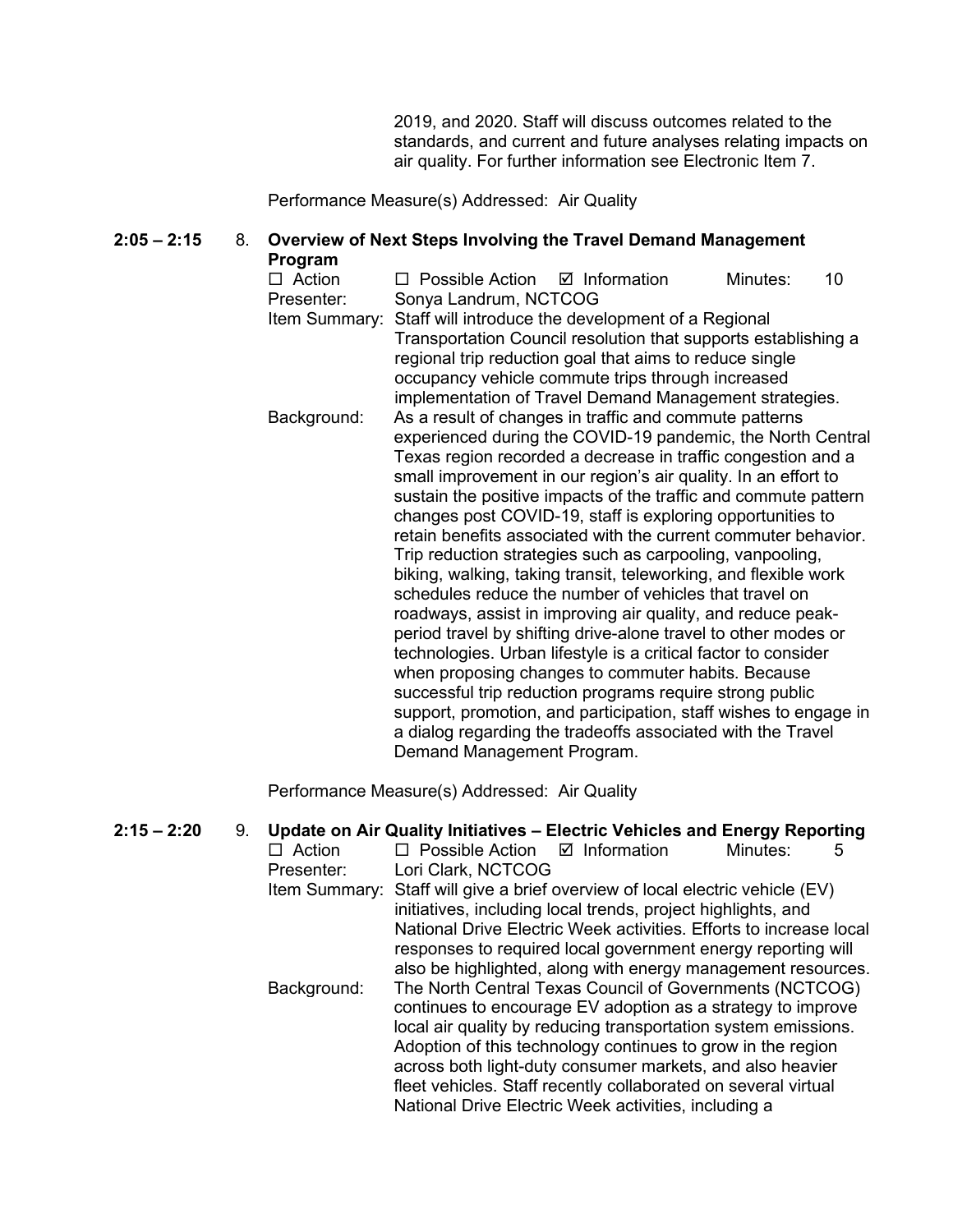livestreamed event targeted to the general public and workshops for local governments covering fleet electrification as well as how to plan for infrastructure that supports broader EV adoption across the community. Recordings for all events are available through [www.driveelectricdfw.org.](http://www.driveelectricdfw.org/) A case study highlighting a local municipality EV fleet is available in Electronic Item 9.1.

To reduce emissions impacts from electricity generation, as well as grid demand, local governments in and near nonattainment areas are required by State law to set a goal to reduce their electricity consumption by five percent every year and report annually to the Texas State Energy Conservation Office. To increase awareness of, and compliance with, this reporting requirement, NCTCOG staff has developed resources, offered trainings, and provided technical assistance to affected local governments. A white paper summarizing reporting challenges and best practices is available in Electronic Item 9.2. The next report will be due in February 2021. Affected local governments recently received a copy of the correspondence linked in Electronic Item 9.3, which details the requirements and highlights an upcoming webinar.

More information on both efforts is detailed in Electronic Item 9.4.

Performance Measure(s) Addressed: Air Quality

| $2:20 - 2:30$ | 10. |               | Unmanned Aircraft Systems Safety and Integration Update                    |  |
|---------------|-----|---------------|----------------------------------------------------------------------------|--|
|               |     | $\Box$ Action | $\Box$ Possible Action $\Box$ Information<br>Minutes:<br>10                |  |
|               |     | Presenter:    | Ernest Huffman, NCTCOG                                                     |  |
|               |     |               | Item Summary: Staff will provide an overview of a proposed future Regional |  |
|               |     |               | Transportation Council resolution to support the safe and                  |  |
|               |     |               | efficient integration of unmanned aircraft systems (UAS) into              |  |
|               |     |               | the Dallas-Fort Worth transportation system.                               |  |
|               |     | Background:   | With the growing number of UAS operators and use cases, the                |  |
|               |     |               | North Central Texas Council of Governments (NCTCOG)                        |  |
|               |     |               | would like to engage public-sector partners to support and                 |  |
|               |     |               | advocate for UAS activities within the region through the                  |  |
|               |     |               | adoption of a Unmanned Aircraft System Resolution.                         |  |
|               |     |               | UAS activities could include delivery of medical supplies and              |  |
|               |     |               | packages, air taxi services, public safety uses, accident                  |  |
|               |     |               | reconstruction and surveying, among others. This effort                    |  |
|               |     |               | supports the North Texas UAS Safety and Integration Task                   |  |
|               |     |               | Force comprised of public and private-sector organizations that            |  |
|               |     |               | discuss best practices, UAS technologies and possible use                  |  |
|               |     |               | cases. This resolution will support a coordinated approach to              |  |
|               |     |               | UAS planning activities and implementation opportunities.                  |  |
|               |     |               |                                                                            |  |

Performance Measure(s) Addressed: Safety, Transit